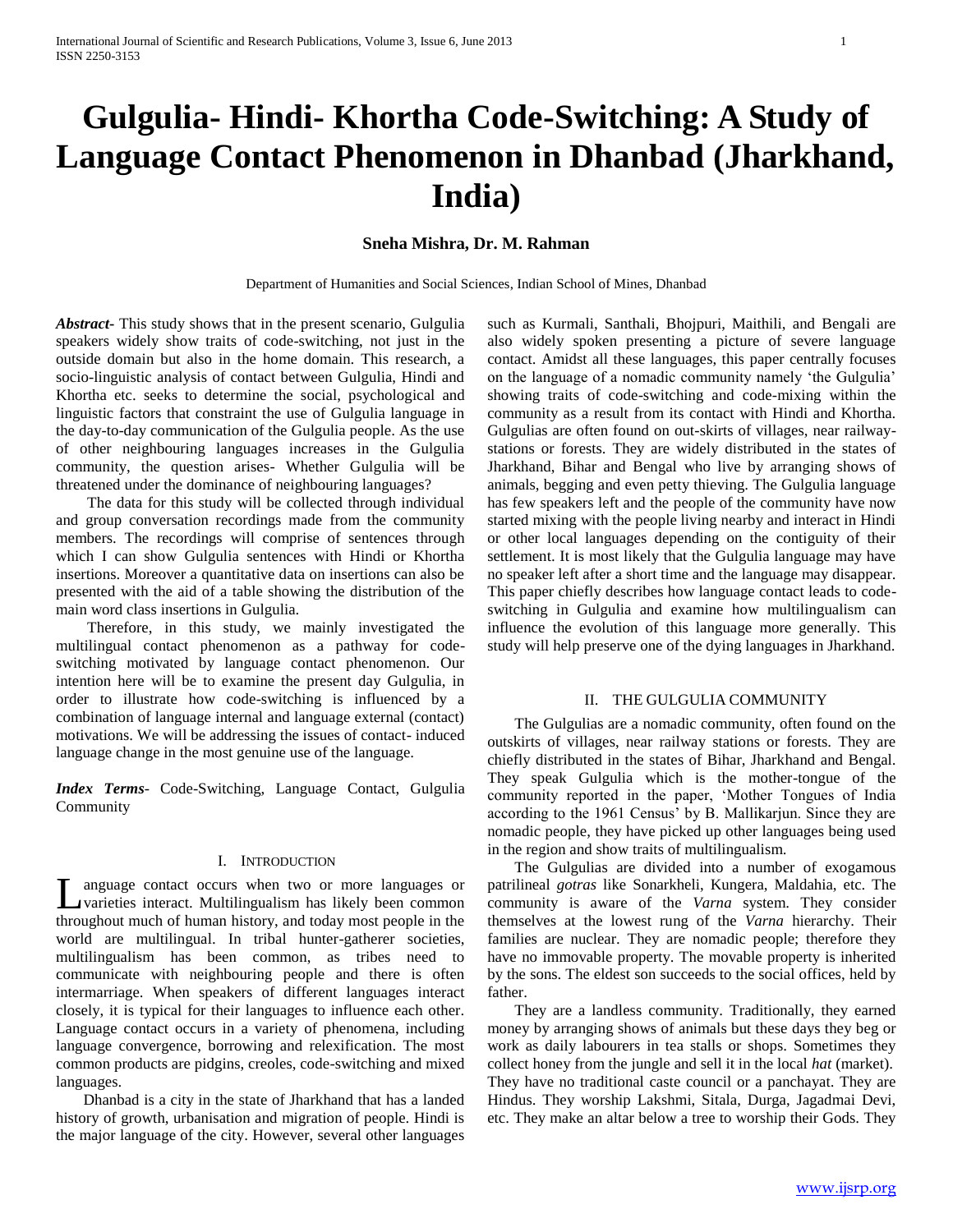celebrate Durgapuja, Kalipuja, the Holi festival and participate in the annual festival of Karama.

They are illiterate. Their children do not go to school due to poverty and their nomadic lifestyle. However, in Patherdih area of Dhanbad (Jharkhand) there are three children having recently joined the school.

## III. CODE- SWITCHING

 Code- switching stands as a linguistic behaviour which takes place when languages come into contact. However, it stays distinct from other language contact phenomena such as bilingualism, borrowings, pidgins, creoles, calques and language interference. According to Rosamina Lowi "Code-switching is viewed as bilingual/ multilingual practice that is used not only as a conversational tool, but also as a way to establish, maintain and delineate ethnic boundaries and identities". Code-switching is also referred as code mixing, code-shifting or code-changing and has been defined as the act of "alternation of two languages within a single discourse, sentence or constituent" (Poplack 1980:583). It is the tendency of the speakers to practice codeswitching generally, when they are competent in two languages simultaneously. Code-switching and Code-mixing have been considered as two separate concepts. On the one hand where Code-switching refers to the alternate use of sentences from two languages in a single discourse, code-mixing refers to the alternate use of constituents from two languages within a sentence (Obiamalu and Mbagwu). This paper is interested in both types but we shall use code-switching to refer to both.

#### IV. MAJOR TYPES OF CODE-SWITCHING

 **Intersentential switching** occurs outside the sentence or the clause level (i.e. at sentence or clause boundaries).It is sometimes called "extra-sentential" switching.

 **Intra-sentential switching** occurs within a sentence or a clause.

 **Tag-switching** is the switching of either a tag phrase or a word, or both, from language-B to language-A, (common intrasentential switches).

 **Intra-word switching** occurs within a word, itself, such as at a morpheme boundary.

## V. THE DATA

 We present here sample of Gulgulia-Hindi-Khortha codeswitched/ mixed utterances from our corpus of data. The first sentence shows the code switched/mixed utterance and the second sentence shows the complete Gulgulia form. Gulgulia is written in plain, Hindi is underlined and Khortha is italicized. The gloss in English is written below each utterance.

- 1) həmɑr *sər le* ðərð bɦəiɡəl. həmɑr munɖɑ ṱe ðərð bɦəiɡəl (My head is aching.)
- 2) həmar **dəva** a:ni de. həmar kəngi a:ni de. (Bring my medicine.)
- 3)  $a: d\overline{d}$  to kamət pəre **g g** as the ? a:dz tom kamət pəre gəigər ? (Did you go on work today?)
- 4) **dᵹb bədᵹɑr** le ɡɦƱri ke ɑ:sbi, ṱəkɦən ek kedᵹi: a:m **leṱe a:na**. dzkfiən hat le gfiori ke a:sbi, təkfiən ek kedzi: a:m ni:e a: n. (While returning from the market, bring 1 kilo of mangoes.)
- 5) a:dᵹ həmar kɑm *bɦɑlo nə bɦəiɡo*. a:da həmar kam baudh nə bhəigəl. (Today my work has not been good.)
- 6) *dᵹəlᵭi kɔre ṱel ni:e ɑ:n*, ṱəb ma:ʧɦo rɑnbo. bho tel a:ni ðe, tab ma:tho ranbo. (Bring me the oil quickly, then I will fry the fish.)
- 7) **ɑ:ʤkl**, ʤharkɦənɖe nəksəli: səmi:sɑ ʧrəm pər bɦəiɡəl. əkhən, ʤharkɦənɖe nəksəli: səmi:sɑ ʧrəm pər bɦəiɡəl. (These days, the naxal problem in Jharkhand is at its extreme.)
- 8) Iɦ ʧɦoɽija bi:ɦɑ *ɦəvek ɦe ki na*? Iɦ ʧɦoɽija bi:ɦɑ bɦəl ki nɑi? (Is this girl married?)
- 9) həmə *nəɦɑne va:sṱe* pokɦrɑ ʤɑiʧɦi:. həmə nəhaija: le pokfira dzaitshi:.. (I am going to the pond for bathing.)
- 10) həmə tanqi nie: *dza: rəhe he*, qatsh katbo. həmə tanqi nie: dzai thi:s, qath katbo. (I am taking the axe to cut the tree.)

# VI. METHODOLOGY

 The recordings used for this study were recorded at multiple locations and at different situations on about 20 Gulgulia people over a period of 1 week.

 The recordings were mainly in the form of paper jottings. Since the researcher never intentionally set out to go looking for instances of Code- Switching, but rather noted them down as they randomly occurred in the spontaneous speech of different individuals on different occasions, thus there was no audiocassette recording.

# VII. DOMAINS OF CODE-SWITCHING IN THE GULGULIA CONTEXT

 There is a shift in Language behaviour from one domain to another. It is the tendency of individuals to adapt to different varieties, codes and styles and keep switching over from one code to another depending upon the domain. Language behaviour gets influenced by an individual's social intimacy, social relationship, social distance and the situation of the speaker and the hearer. The speaker doesn't initiate his way or style of language use, rather it is the context which determines the varieties according to the situations.

## 1. CODE-SWITCHING IN THE HOME DOMAIN

 Members use a type of code with their family-members which is more informal, casual and simple. They speak Gulgulia among themselves. However, during their informal talk, they show traits of code-switching particularly at the lexical level. When the reason was asked for such a lexical shift, they told the investigator that they are the nomadic community roaming from one place to another, in search of food and shelter. In their course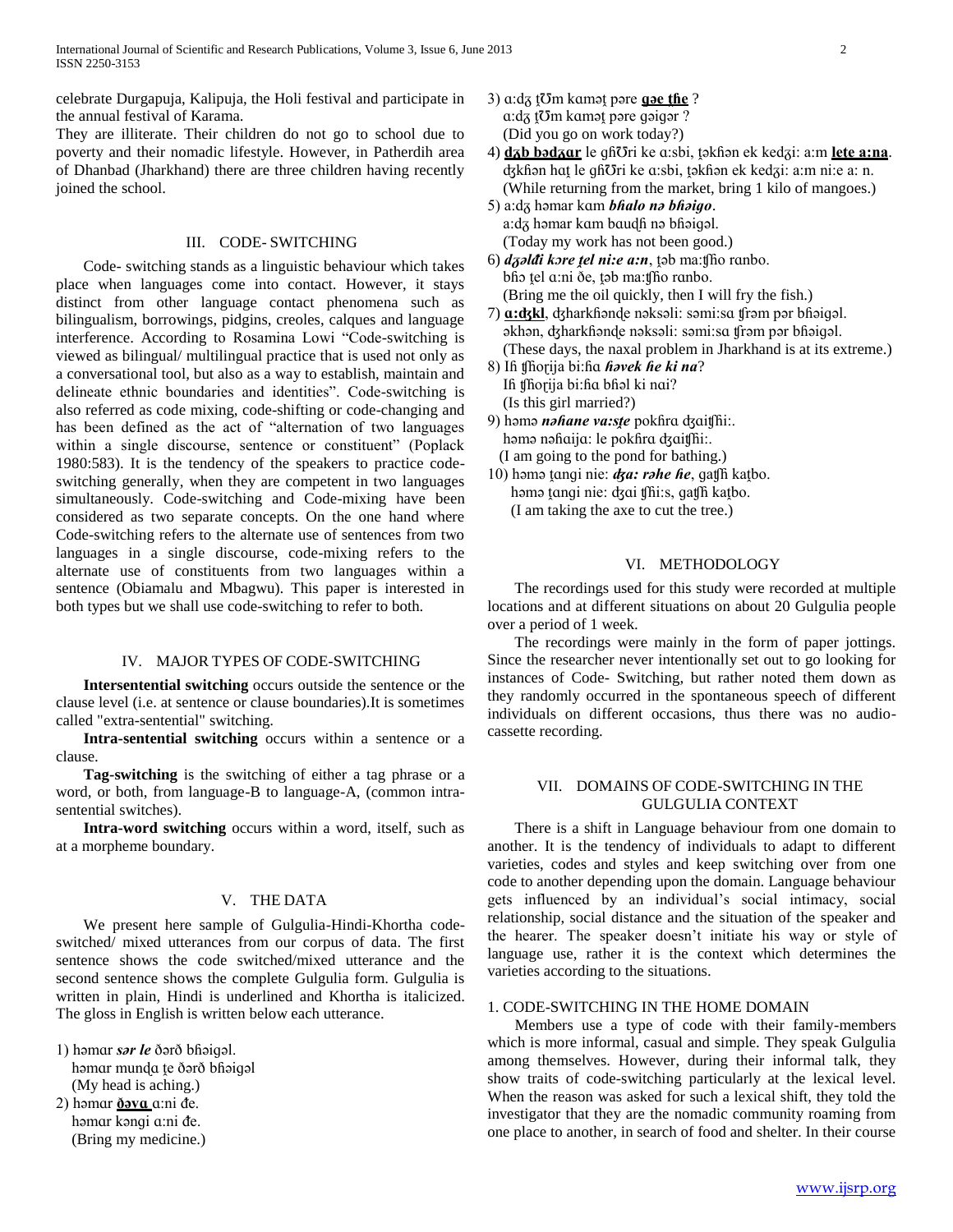of migration, they pick words from other regional dominant languages and make them an integral part of their mother-tongue. Sometimes, the members are away from their community for about six months and are very much prone to acquire this trait of code-switching.

## 2. CODE-SWITCHING IN THE SOCIAL DOMAIN

 Members use Gulgulia with minor traits of lexical codeswitching in the social domain involving their own community members. The community considers themselves at the lowest rung of the Varna hierarchy and generally keep their community get-togethers restricted among its own community members. Thus on such occasions, Gulgulia language is the means of communication among the members. However, during occasions like some campaigns or processions, they largely proclaim their needs and demands in the dominant language of the region so that their voice could reach the maximum.

 Amidst these social domains, Gulgulias show a peculiar behaviour of code-switching during religious ceremonies. Although they themselves conduct their religious rituals with the oldest members of the community conducting the rituals without inviting any priest, yet they conduct the proceedings in either, Hindi, Bengali, Khortha etc. When enquired why they exclude their vernacular for religious purposes, they stated that they don't have their own festivals, so for conduction of festivals which are inherited from other communities, they employ the language of the community to which the festival is related to.

# 3. CODE-SWITCHING IN THE OUTSIDE DOMAIN

 Members generally switch their codes from Gulgulia to other regional languages during earning their livelihood i.e. while begging or presenting animal shows etc. Sometimes or often they switch over from one language to another in order to address and attract more and more public and thus they happen to learn different language in different contexts. However, they make use of argot when they want to prevent others from understanding what they say.

#### VIII. QUANTITATIVE DATA ON INSERTIONS

 The distribution of the main word class insertions is presented in the following table as:

 All Hindi parts of speech in Gulgulia sentences are presented as 'H' in 'Gu'. Similarly, Khortha parts of speech in Gulgulia sentences are presented as 'K' in 'Gu'.

|                  | <b>NOUN</b> | <b>VERB</b> | <b>ADVERB</b> | <b>ADJECTIVE</b> | <b>TOTAL</b> |
|------------------|-------------|-------------|---------------|------------------|--------------|
| <b>JHARIA</b>    |             |             |               |                  |              |
| H in Gu          | 55          | 40          | 20            | 12               | 127          |
| K in Gu          | 35          | 25          | 12            | 10               | 82           |
|                  | 90          | 65          | 32            | 22               | 209          |
| <b>SINDRI</b>    |             |             |               |                  |              |
| H in Gu          | 43          | 40          | 20            | 7                | 110          |
| K in Gu          | 45          | 36          | 15            | 12               | 108          |
|                  | 88          | 76          | 35            | 19               | 218          |
| <b>PATHERDIH</b> |             |             |               |                  |              |
| H in Gu          | 22          | 37          | 14            | 7                | 80           |
| K in Gu          | 59          | 40          | 28            | 18               | 145          |
|                  | 81          | 77          | 42            | 25               | 225          |
| <b>TOTAL</b>     |             |             |               |                  |              |
| H in Gu          | 120         | 117         | 54            | 26               | 317          |
| $K$ in Gu        | 139         | 101         | 55            | 40               | 335          |

 The table shows that the total Khortha insertions in Gulgulia sentences outnumber the total Hindi insertions in Gulgulia sentences, 335 to 317 insertions ( except with regard to verbs where total hindi insertions in Gulgulia sentences is greater than total Khortha insertions i.e. 117 to 101).

 The frequency is particularly more noticeable in Patherdih, where Khortha insertions are favoured in Gulgulia sentences making up 145 of the total 335 insertions from all three sites.

For open classes within each site, the relative frequency is NOUN> VERB> ADVERB> ADJECTIVE with the least frequently inserted parts of speech in Gulgulia being adjective.

The table shows that two main patterns are consistent. First, use of Hindi is favoured in Jharia. Second, use of Khortha is favoured in Patherdih. In Sindri, however, the use of the two languages seems more the same. One possible explanation is that Jharia, very famous for its coal mines and mining industry is the major commercial of the region, hence, not only are there many Hindi speakers, but more importantly, Hindi is usually the lingua

franca, particularly in nearly all the main markets. Contrary to this, Patherdih is closely situated near Santhaldih where Khortha is primarily spoken. Hence, the Gulgulias situated at Patherdih have traits of switching to Khortha more often. Sindri stands as a neutral town with Hindi as its prominent lingua franca as well as its nearness again to Santhaldih causing Khortha influence in the Gulgulia language.

# IX. FACTORS RESPONSIBLE FOR CODE-SWITCHING IN GULGULIA

 In Gulgulia, excluding the religious domain when the members deliberately switch their codes to the language to which the festival is related to, the investigator found four factors that contribute most in Gulgulia language shifting.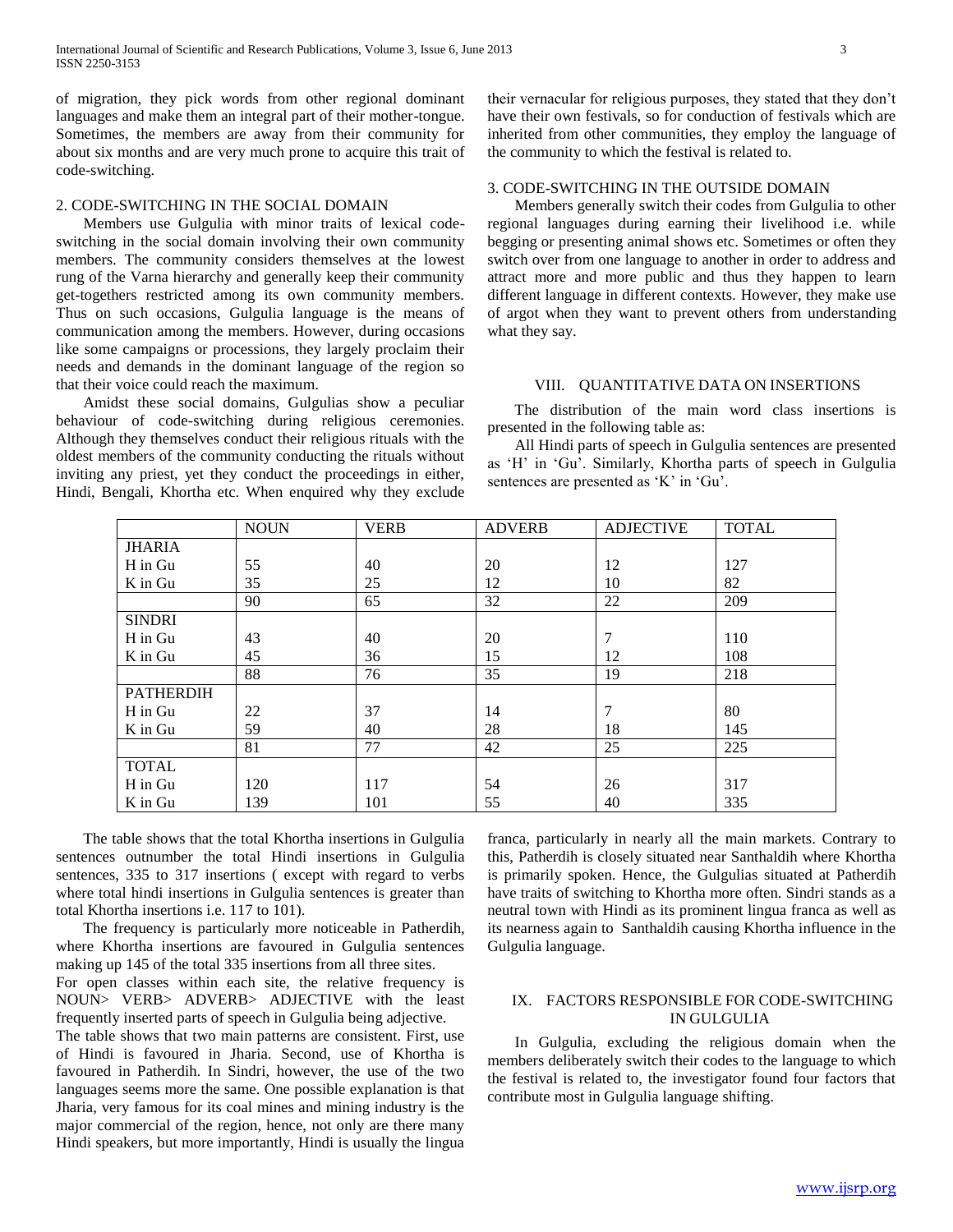Language attitude Language status Subconscious linguistic behaviour Lexical gap

## **A) Language attitude**

 Though the members of the Gulgulia community exhibit a very positive attitude towards their language and wish to see it promoted, yet the members mostly need to revert to the use of dominant languages for earning their livelihood as communication in dominant languages fetch them more profit as more and more public could be reached.

 At times, there is even conscious display of knowledge of Hindi, Bengali, Khortha extensively and English too, at minor lexical levels. The more they bring words from dominant languages in their communication, the more admiration they earn from their peer group.

#### **B) Language status**

 Under Landweer's (2008) four point scale of language status namely as follows:-

- The language in question is a prestigious, nationally recognised lingua franca.
- The language in question is a regionally recognised lingua franca.
- The language in question is a locally recognised variety with neutral status.

 The language in question is a locally disparaged variety, Gulgulia can be classed as a locally disparaged variety. In the words of Landweer,(2008) "A descending scale of relative prestige could be as follows with a nationally recognized language having the greatest prestige and thus a greater potential for use in the foreseeable future, and locally disparaged varieties having the least potential for continued use in the future (assuming other supports are also absent)."

 When a language fails to attain any kind of recognition, then its survival is hardly achieved. Gulgulia is confined just within their own community having negligible prestige in the society. Al-though it is widely spoken by the community members in informal situation, is always a second choice in the formal situation. When a language stands as a second choice in most of the situation, then its survival gradually gets difficult. That is to say that the language is used less and less and finally language shift gets unavoidable. Moreover, severe illiteracy within the community shows that the documentation and preservation of the language is impossible by their own community people.

## **C) Subconscious linguistic behaviour**

 Gulgulia speakers exhibit patterns of code-switching out of habit and subconsciously switch codes with another Gulgulia speaker. Such situations could be found in their informal interactions and formal community discussions etc. It is subconscious because most people are unaware that they have switched and amazingly, none are capable to make even ten sentences without bringing in one or two Hindi, Bengali, at times English (extremely basic words like time, voter-card etc.) words or expressions.

#### **D) Lexical gap**

 There are several expressions that do not have readily available equivalents in Gulgulia. Gulgulia speakers in this kind of situation do not have any other choice than to switch to expressions available in other dominant languages.

Amidst 500-600 total population of the community, three children go to school which presents the picture of severe illiteracy within the community. Thus, there is no extensive attempt carried out by the members themselves to develop terminologies for Gulgulia.

## X. THE IMPACT OF CODE-SWITCHING TO THE EXISTENCE OF GULGULIA LANGUAGE IN THE **FUTURE**

 Gulgulia community showing traits of Code- Switching is basically a linguistic phenomenon. This phenomenon is actually prevalent in all multilingual societies. It facilitates the need to communicate with other people who speak different languages. If this phenomenon exists temporarily, the language which is undergoing the shift isn't in a position to be endangered. However, if this shifting takes place continuously or permanently, then this may be threatening for the host language. If we apply the above stated criteria in the Gulgulia context, where we see that code-switching is not just invading in the outside social domain but is also creeping in the home and particularly religious domains which declares negative impact on the Gulgulia existence. If the next generation adapt themselves of not using Gulgulia in majority walks of life and domains, this would pose danger to the Gulgulia (language) existence. If no preventive and proper action is taken to check this to happen, it is quite relevant to say that the Gulgulia language will vanish.

## XI. CONCLUSION

 We could undoubtedly conclude that code-switching has become an integral part of the Gulgulia life and several factors are responsible for this. It is necessary for the linguists and lexicographers to work in a co-ordinated fashion to develop Gulgulia terminologies in order to combat the issue of lexical gap. This would enable the developed terminologies to become household terms. The government should take initiatives with regard to language planning, new policy initiatives, public awareness, technical and financial support for the promotion and preservation of Gulgulia status and language. This would thereby help reduce the incidence of code-switching among the Gulgulia as well as help in the upliftment of the community and preservation of the language.

#### **REFERENCES**

- [1] Azhar, I. N. 'Factors that contribute code shifting in Madurese People Writing (An ethnolinguistic study viewed from sociolinguistics perspective'.
- [2] Bell, R.T. 1976. Sociolinguistics-Goals approaches and problems. B.T. Batstord Ltd: London.
- [3] Essizewa, K. E. 'Language contact phenomena in Togo: A case study of Kabiye- Ewe code-switchng'.